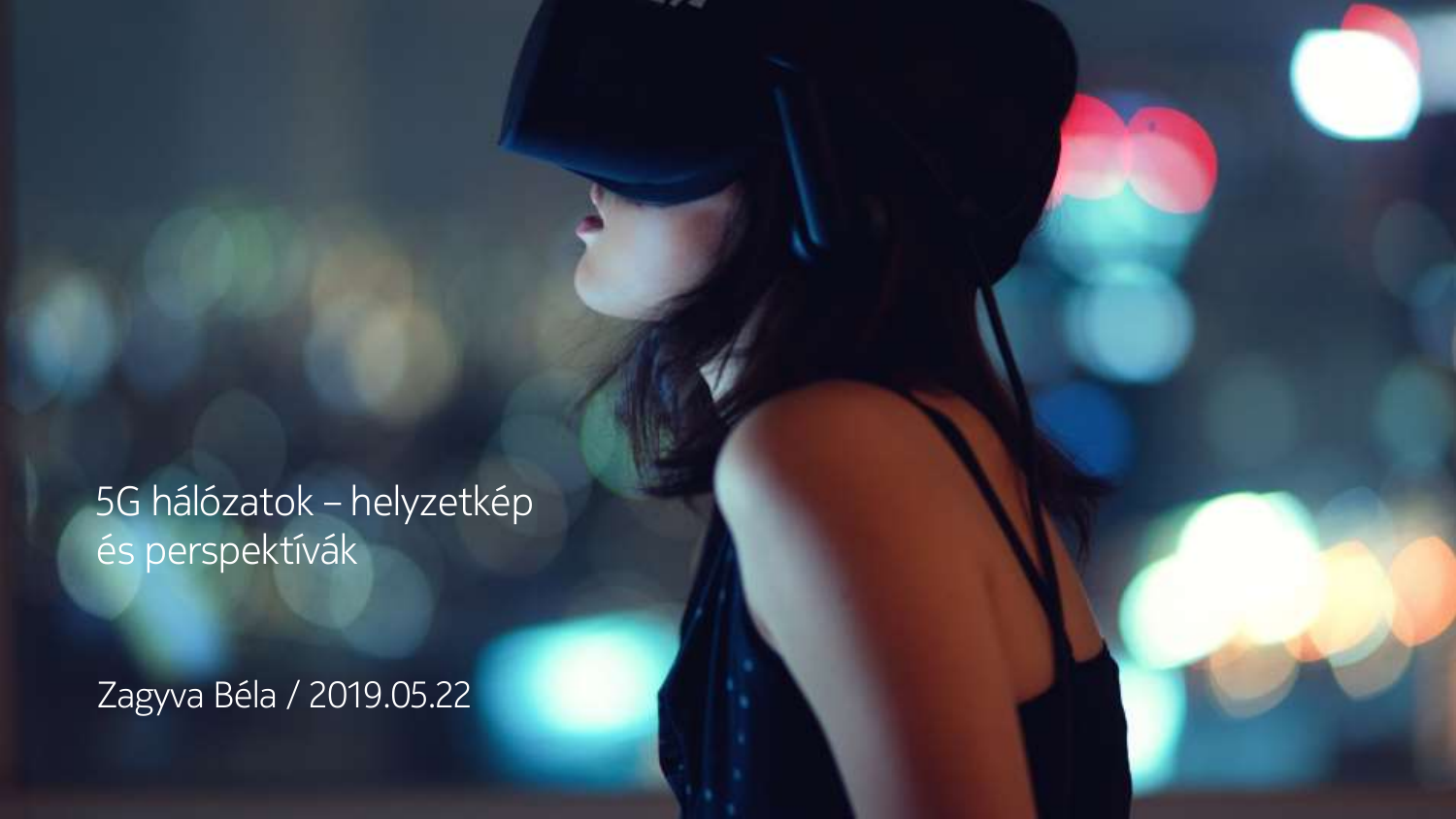#### **Essential Perspective: The 3 Limits**



3

We are reaching the limit of smartphone (consumer) value creation



We are reaching the limit of operational complexity



New IoT/automation value paradigm

New distributed architecture

New automated solution

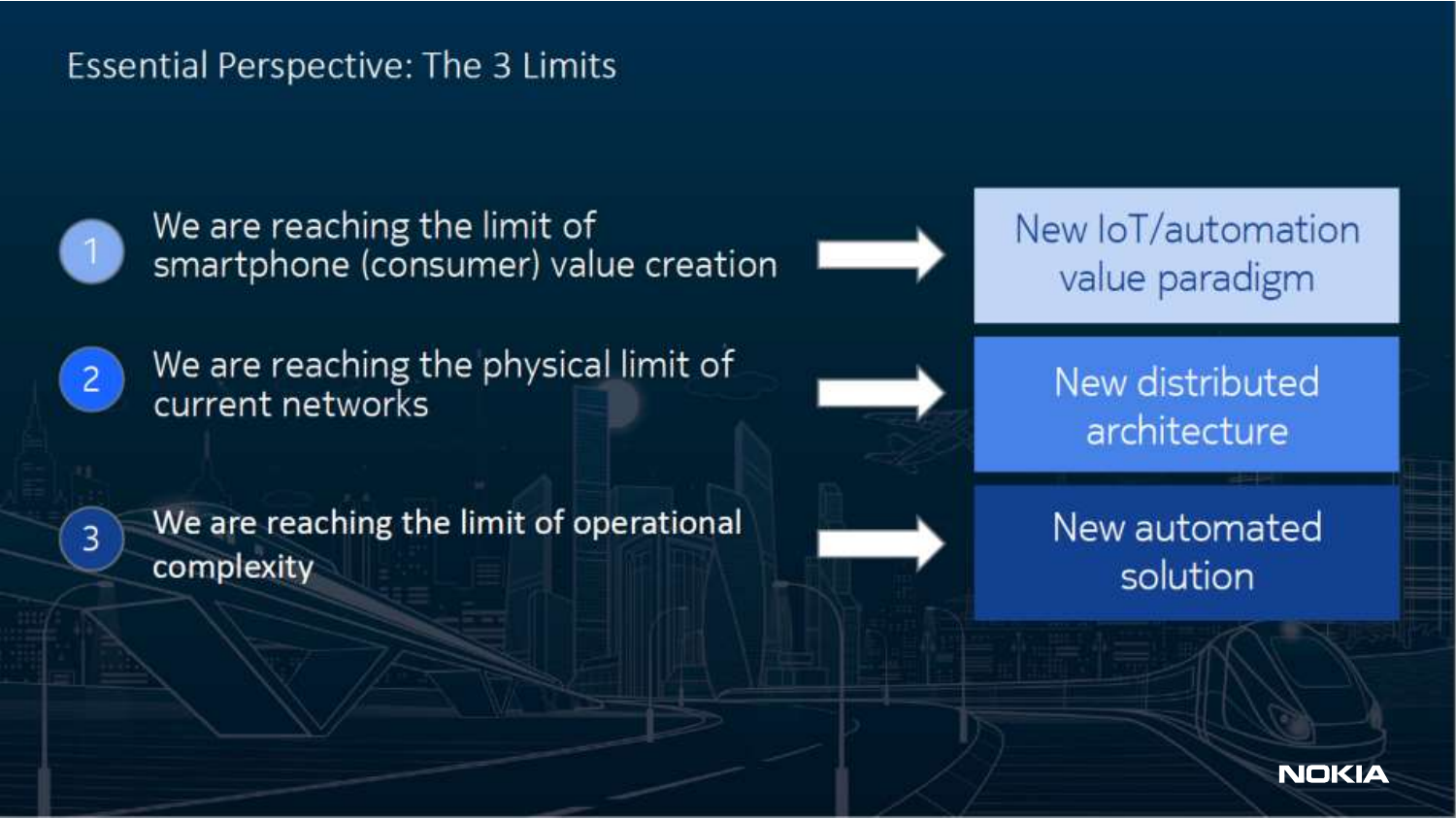### **US Productivity Growth**

4% ELECTRICITY & EARLY NETWORKS AGE INFORMATION AND COMMUNICATIONS AGE

#### STAGNATION IN PRODUCTIVITY GROWTH

- 11

本の形式



**NOKIA**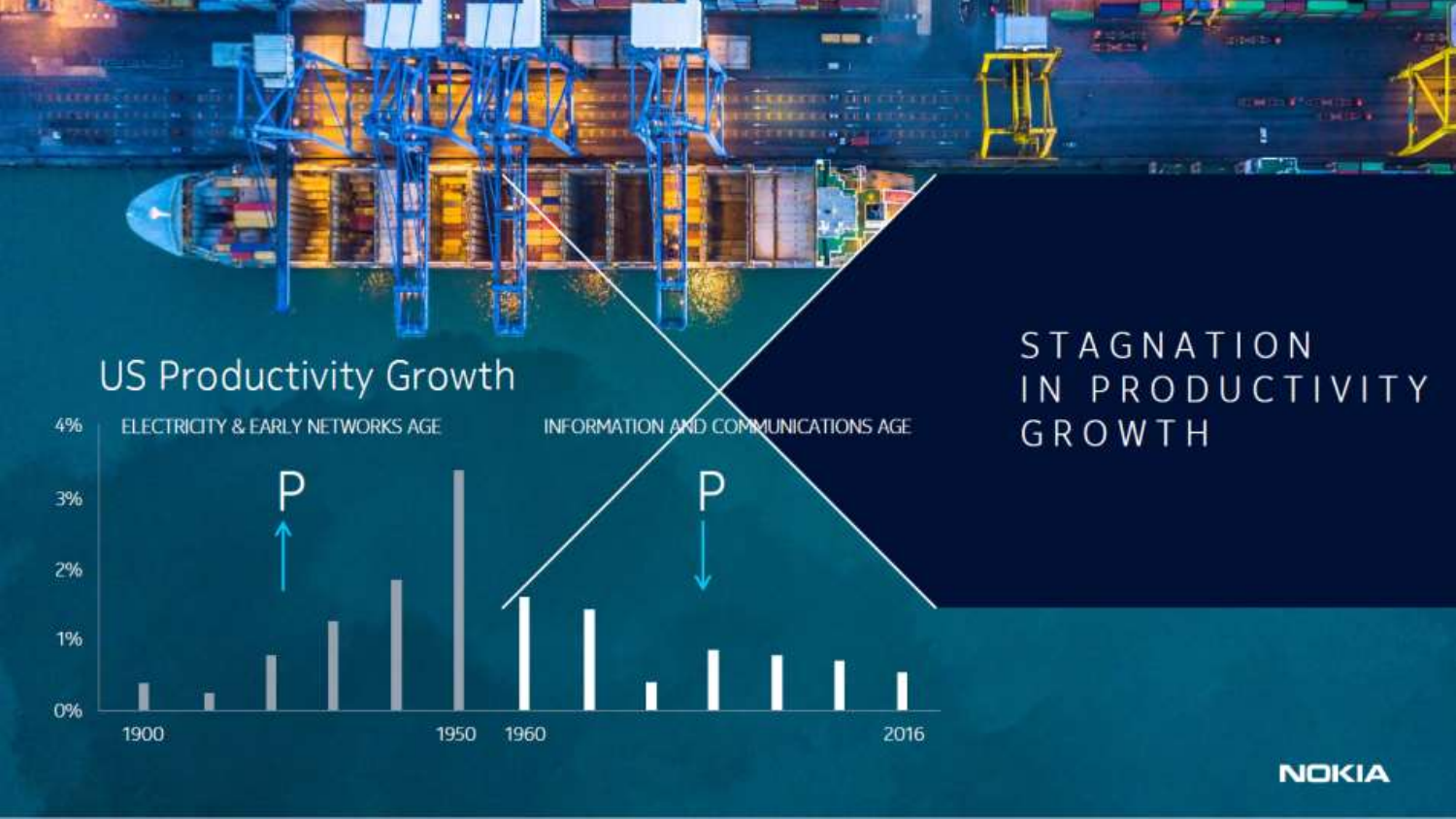## The quest for new economic value



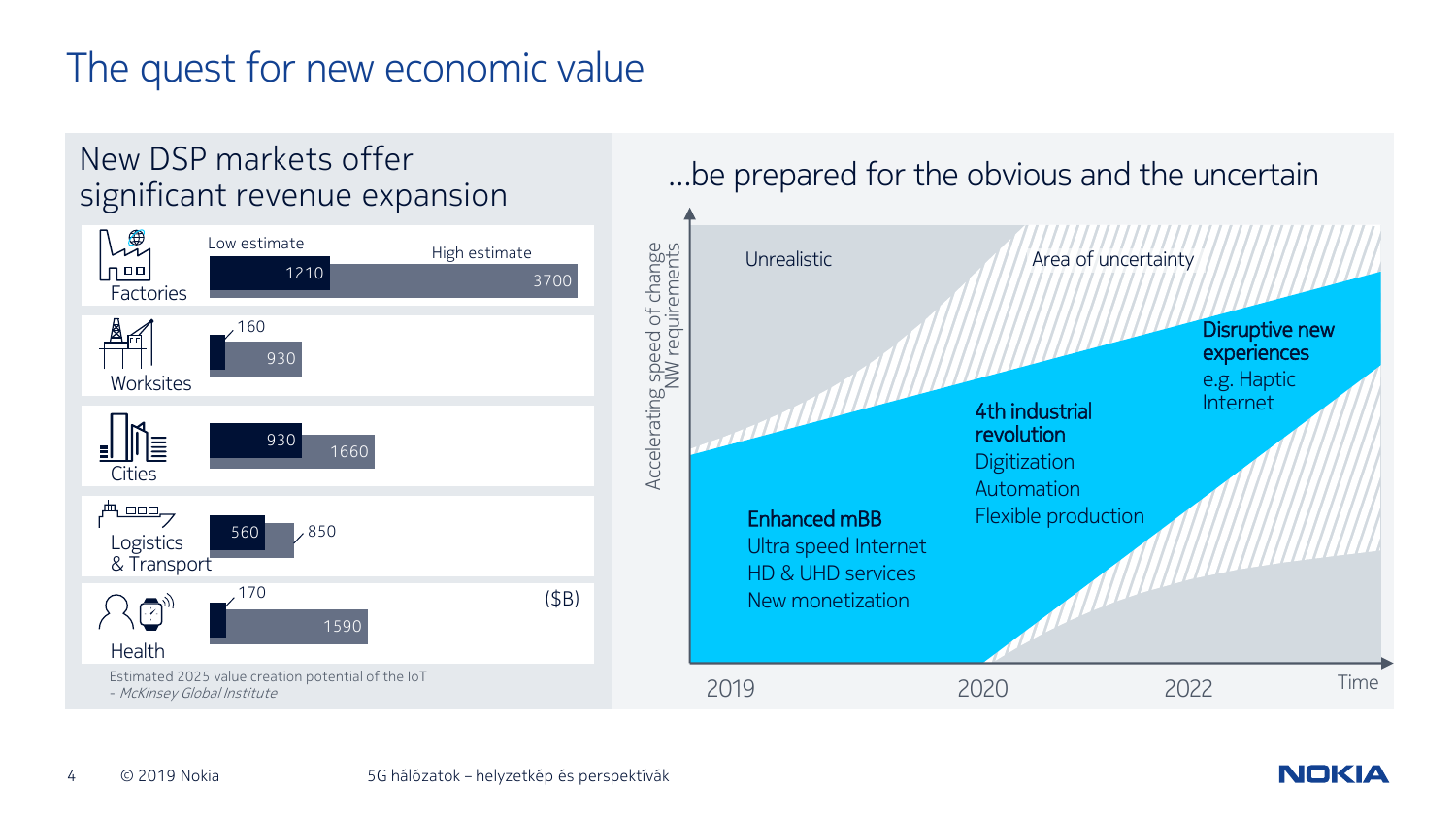### Unleashing the 5G potential 5G Future X



Optimization focus Bit/s/Hz/m2/joule/\$

Architecture design Cloud native Scalable Automated AI driven Open

5 © 2018 Nokia

**NOKIA**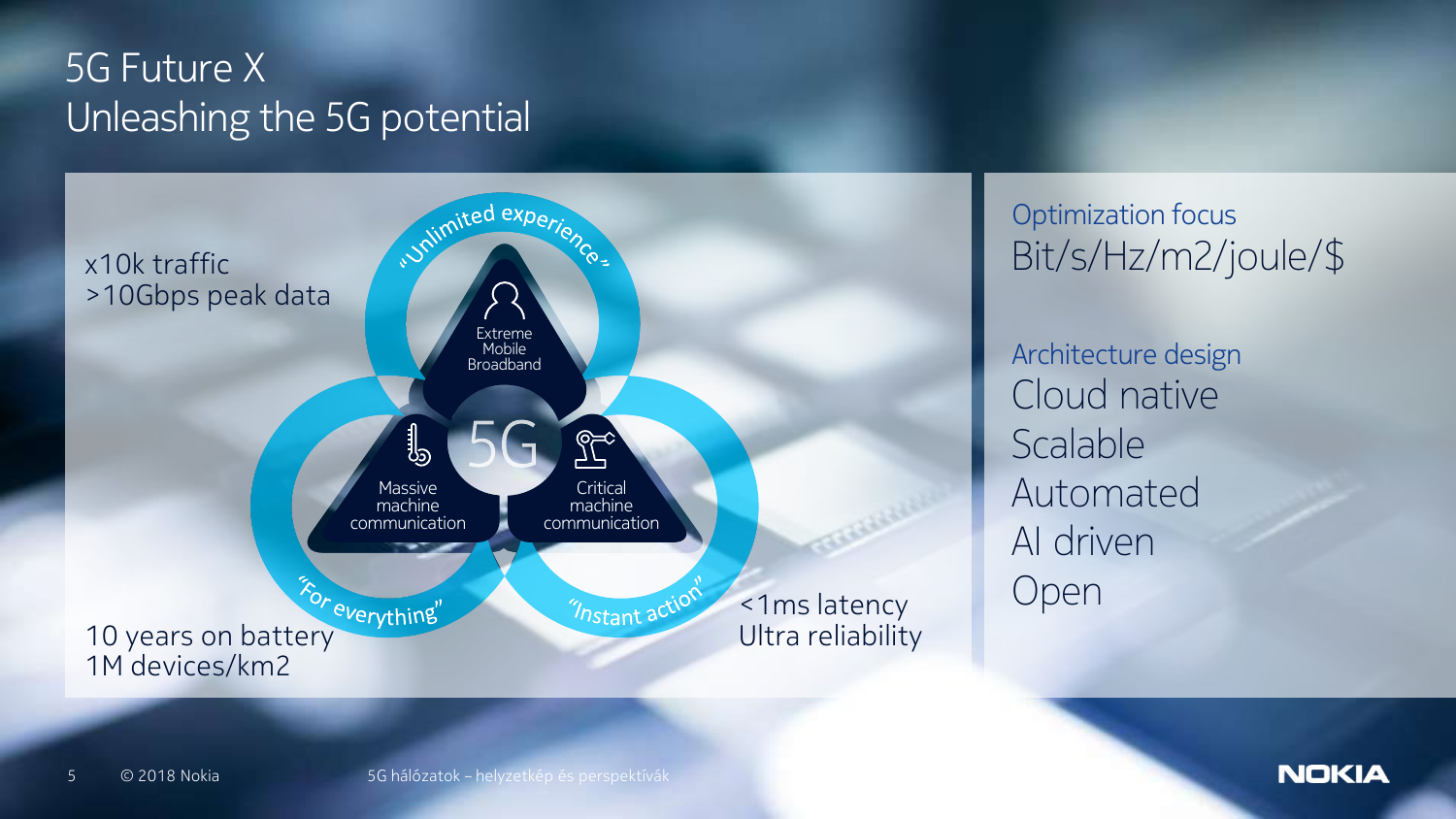### Accelerating 5G NR – arriving one year earlier than expected

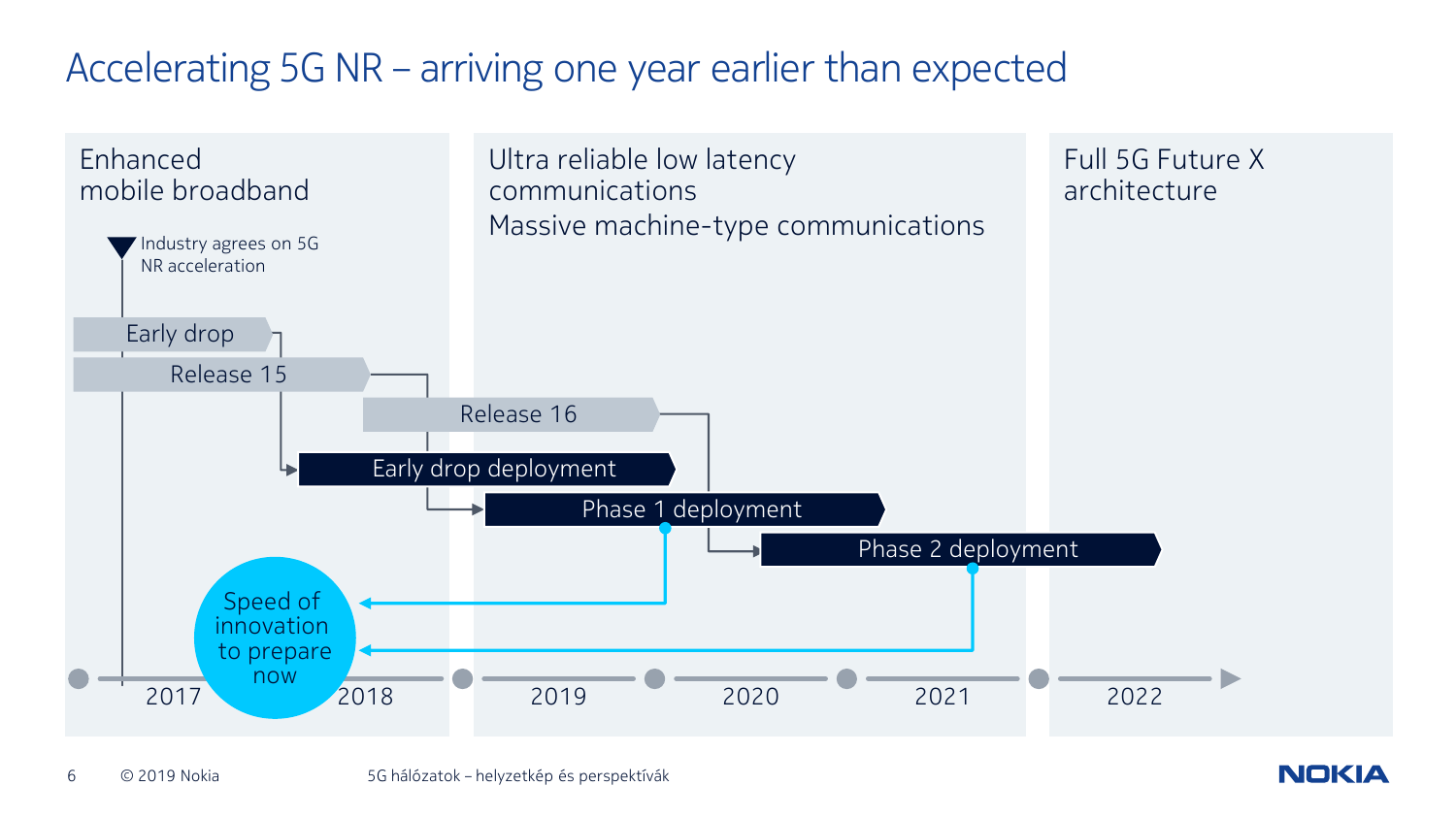## 5G Maturity Index – Balanced Builders best practices Aligning 5G transformation with business objectives and technology maturity

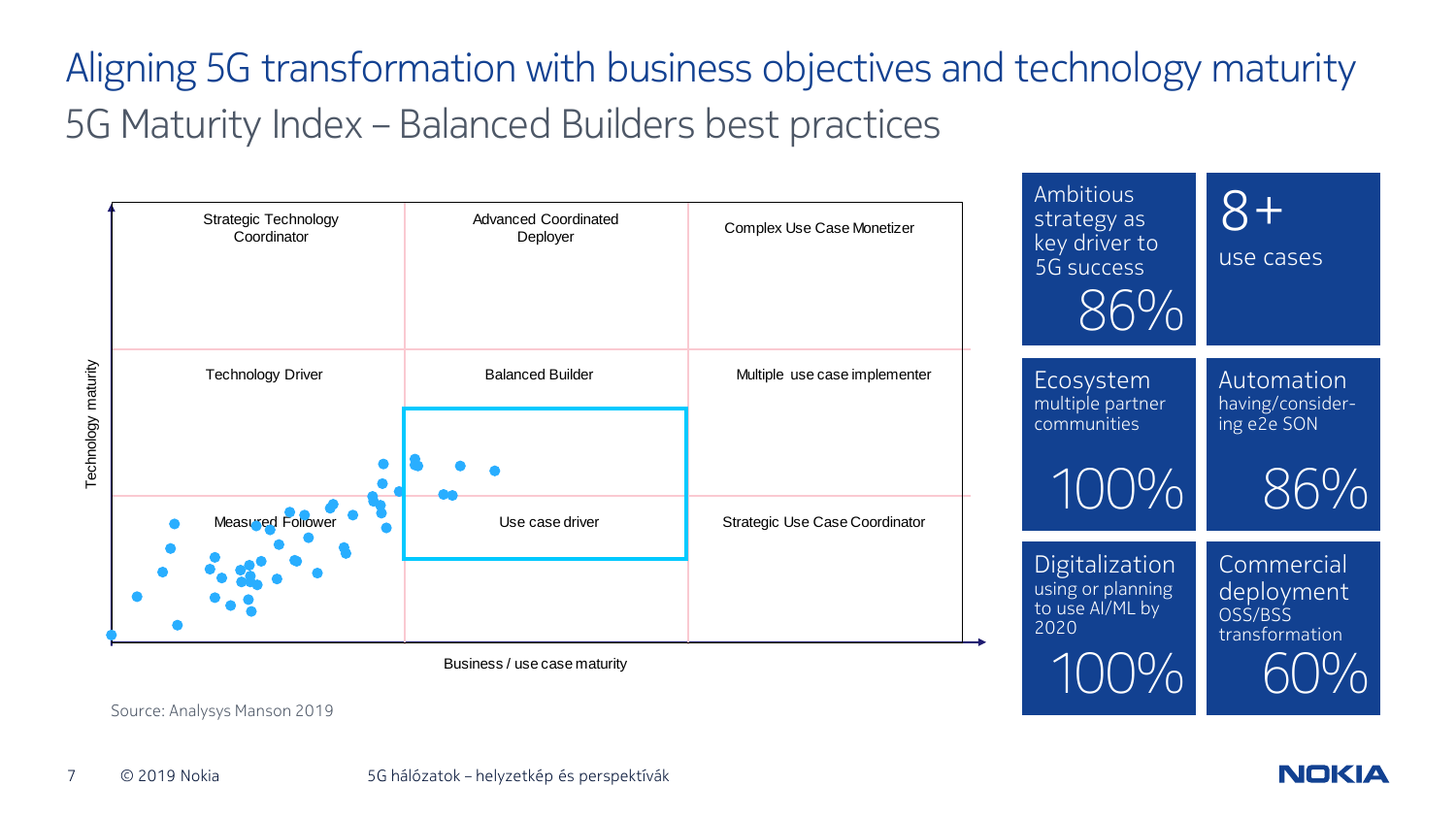

Ш

Source: A.T. Kearney analysis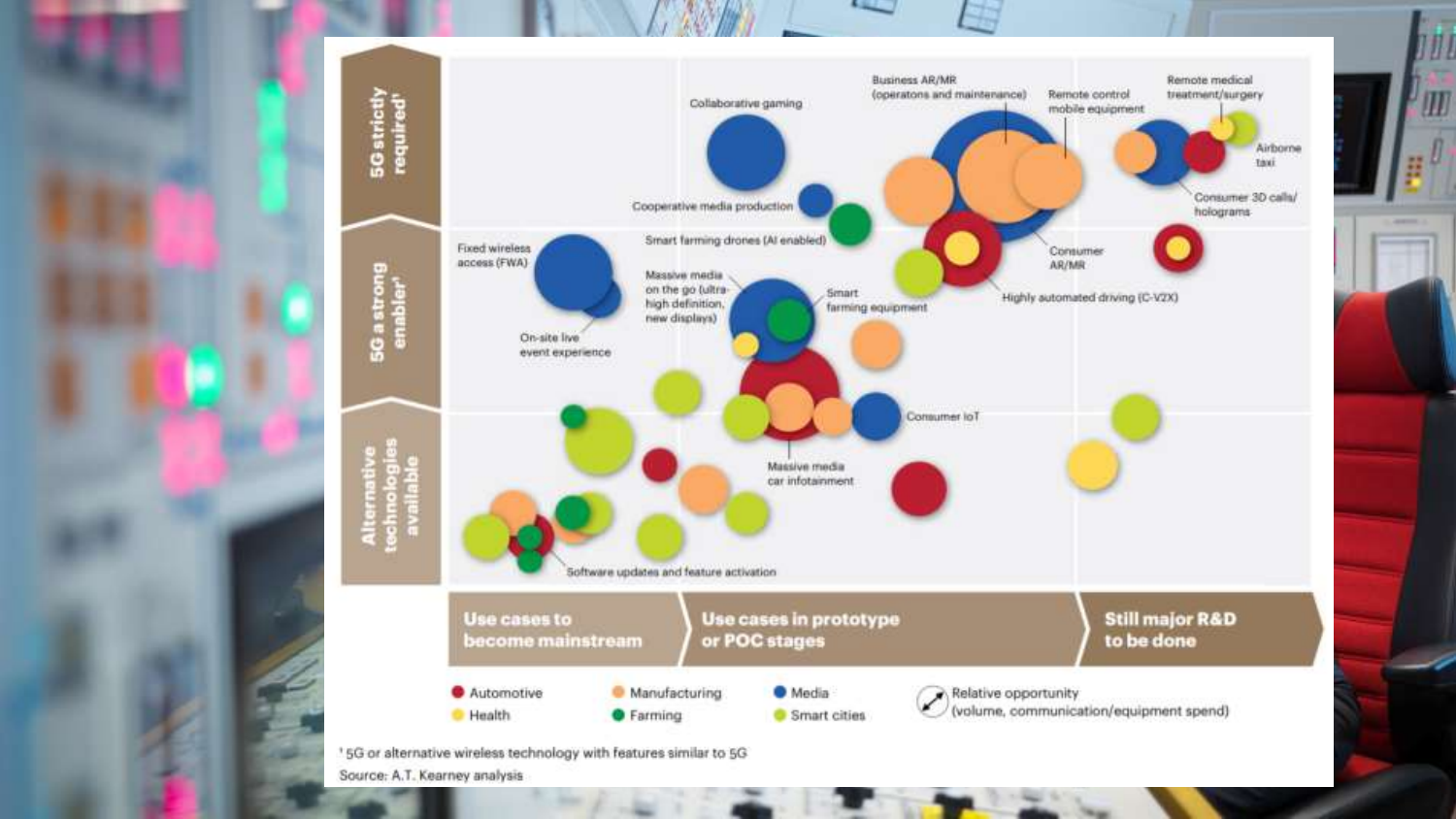# Silos hinder fast and cost efficient 5G deployment

Time-consuming and costly post-deployment integration

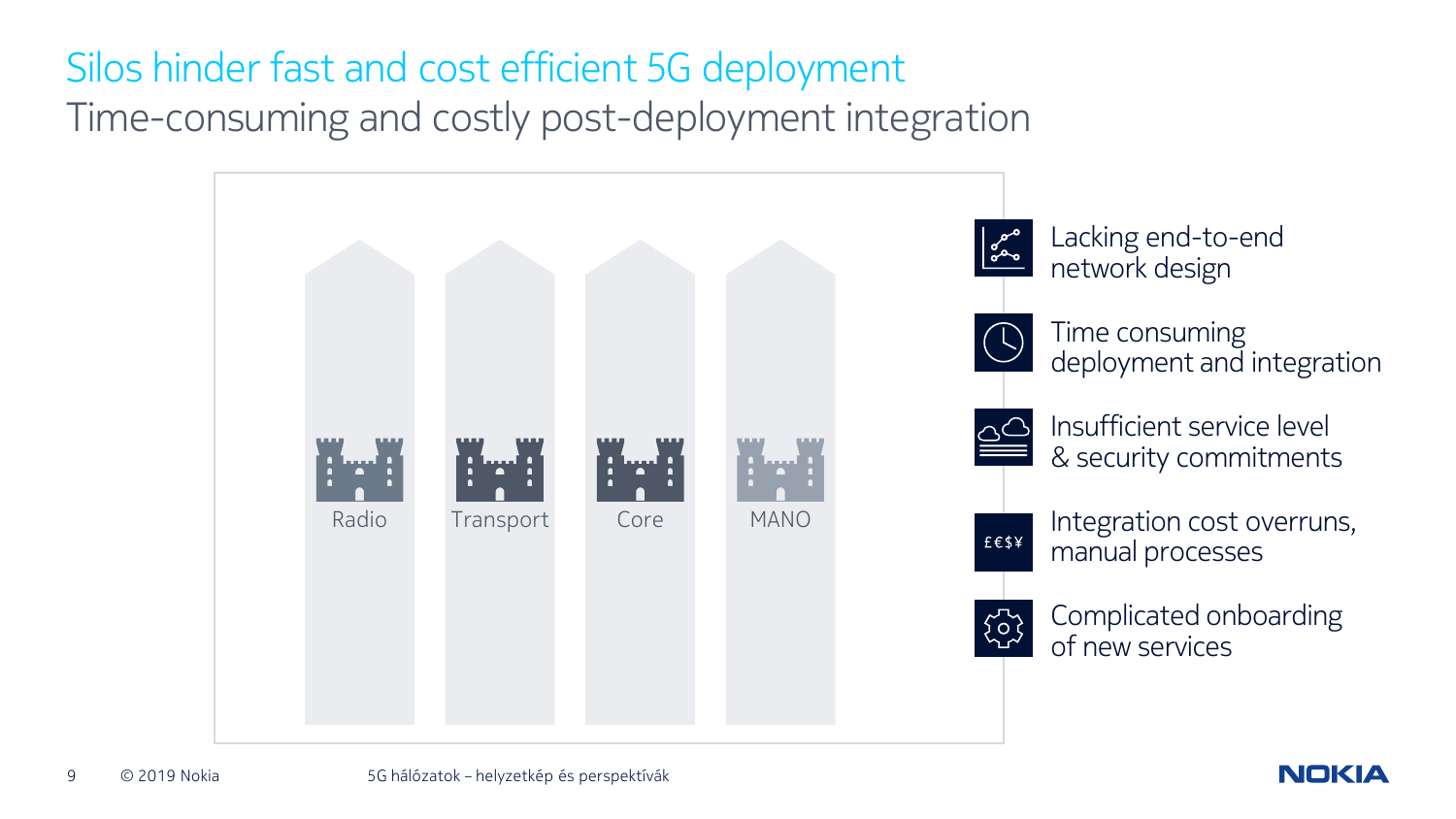### Seven closely synchronized streams towards 5G network The path to 5G contains much more than radio



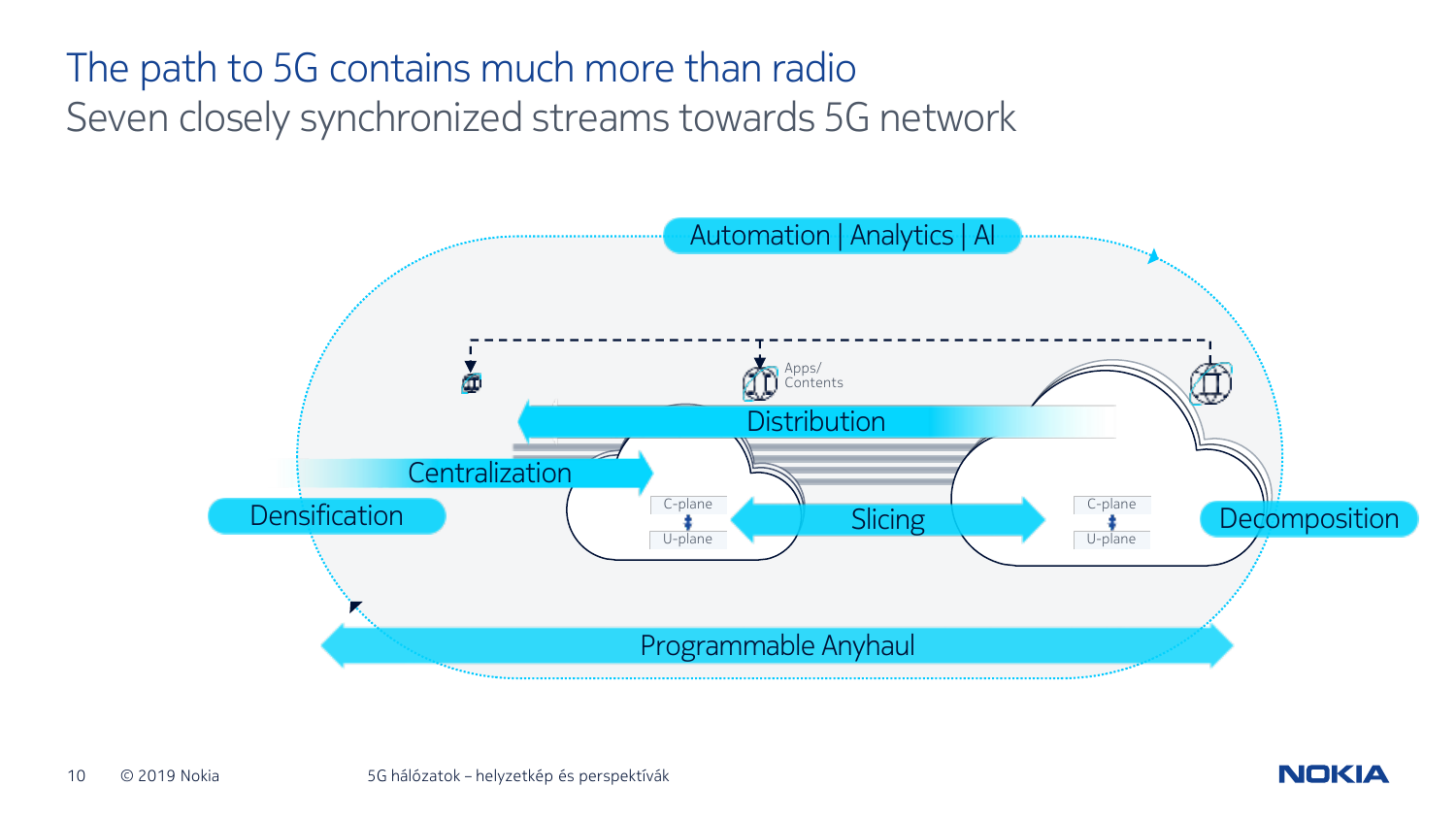### 5G Future X - breakthrough network performance and cost reduction



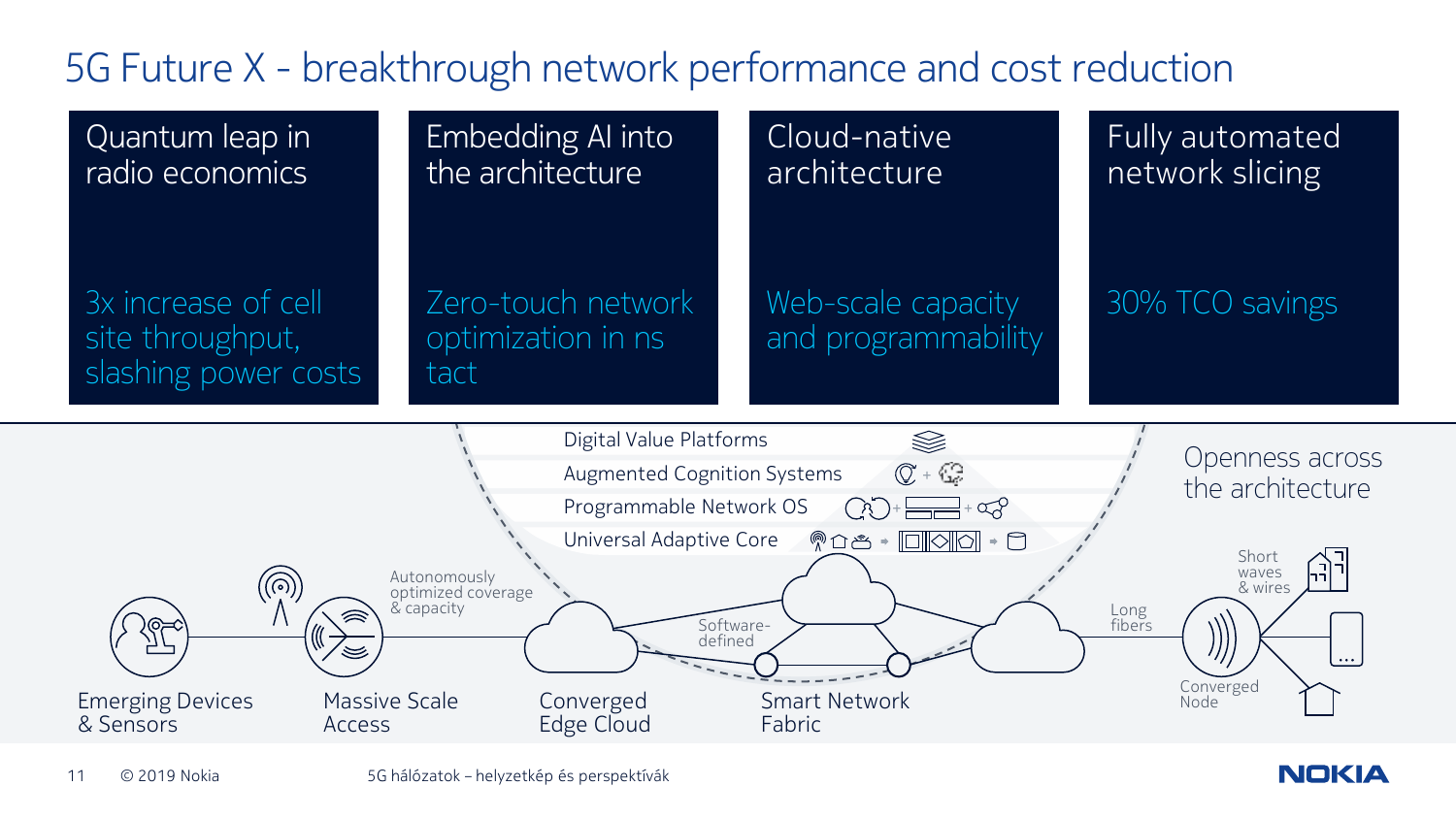mMIMO and beamforming ideal for 5G dense urban rollout Quantum leap in antenna economics: ultra deployable RFIC mMIMO antenna



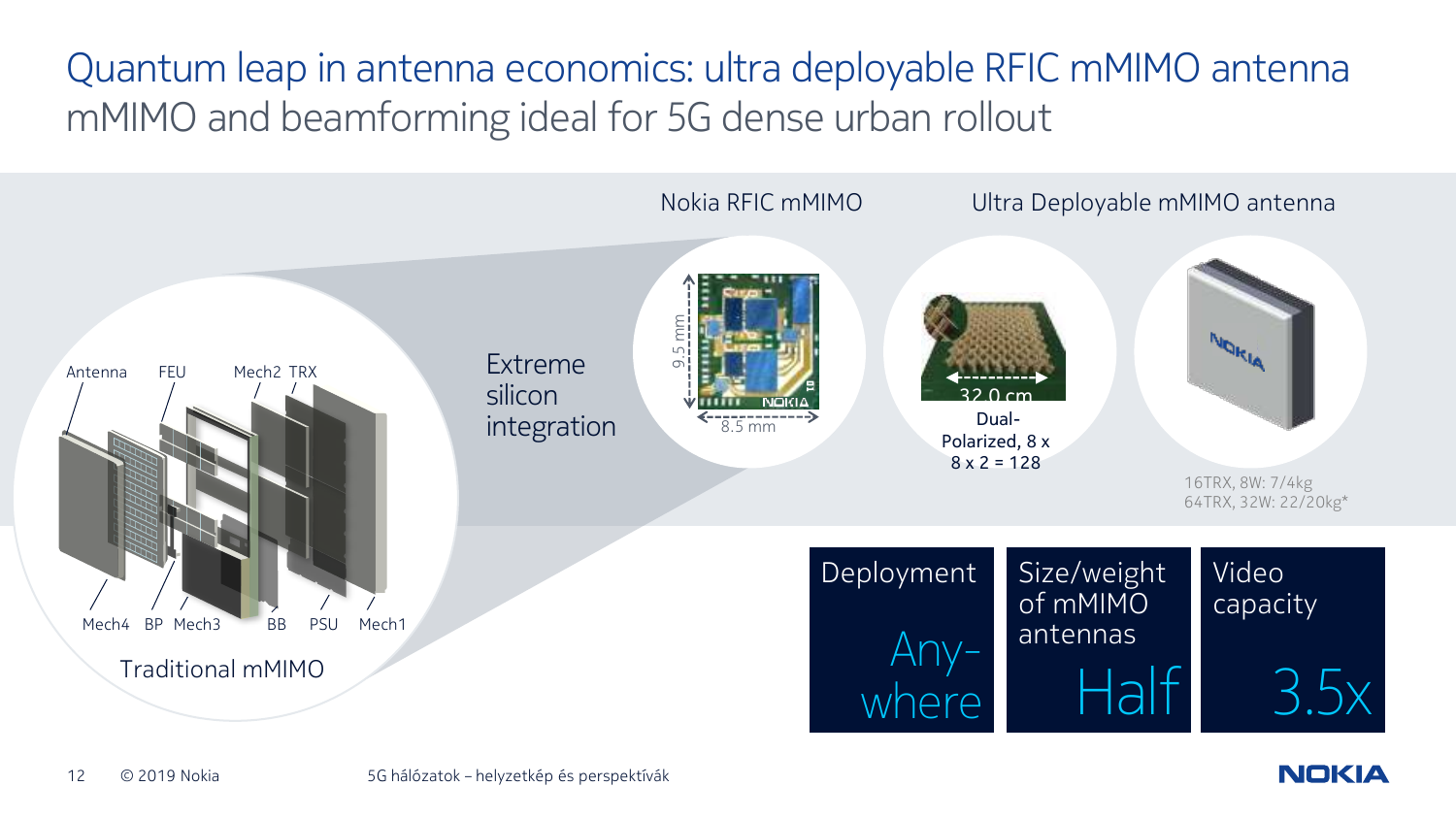# Embedding open AI into the architecture





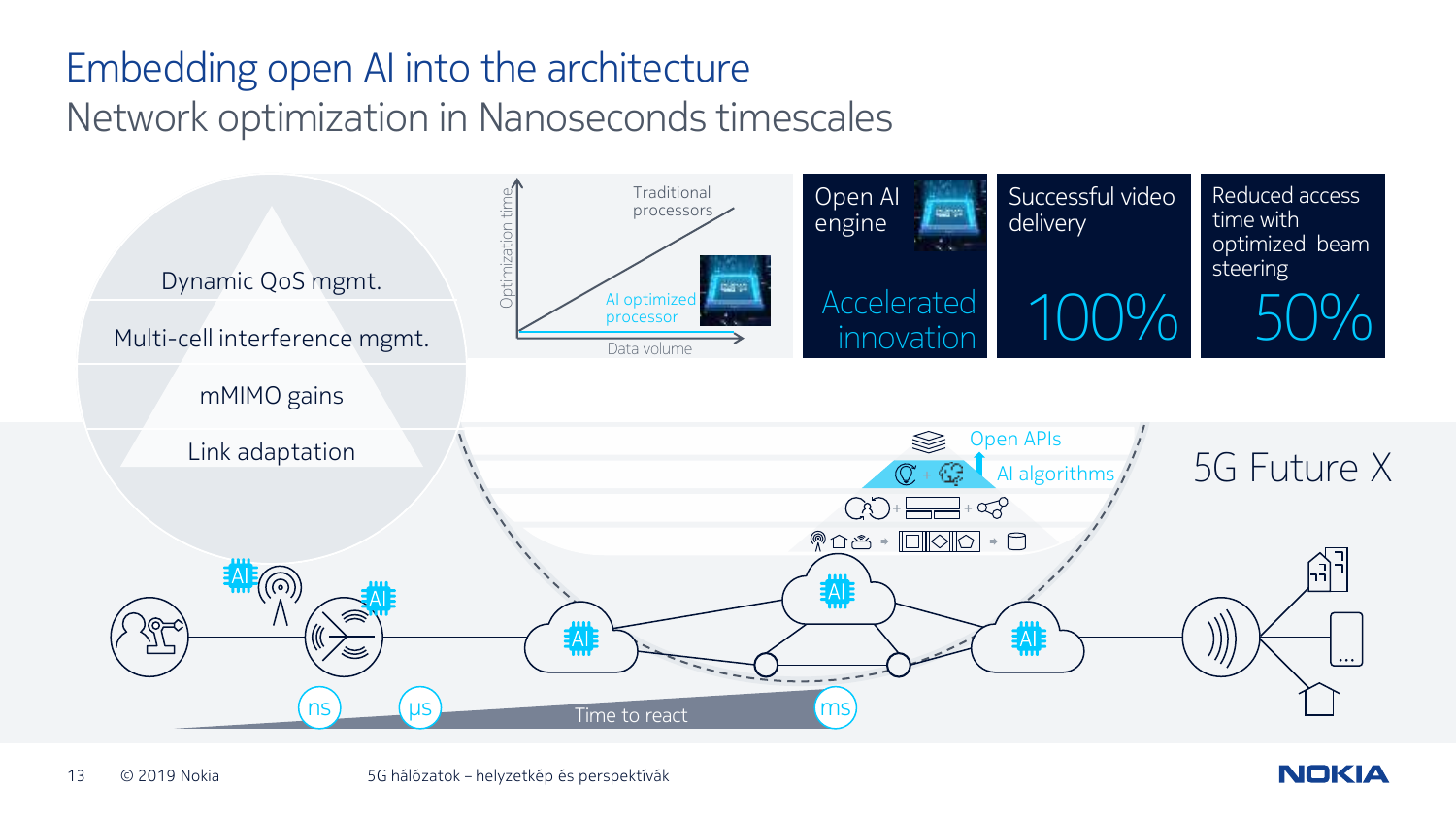### 5G ready cloud packet core

### Web-scale capacity and programmability on the road to 5G NGC



**NOKIA**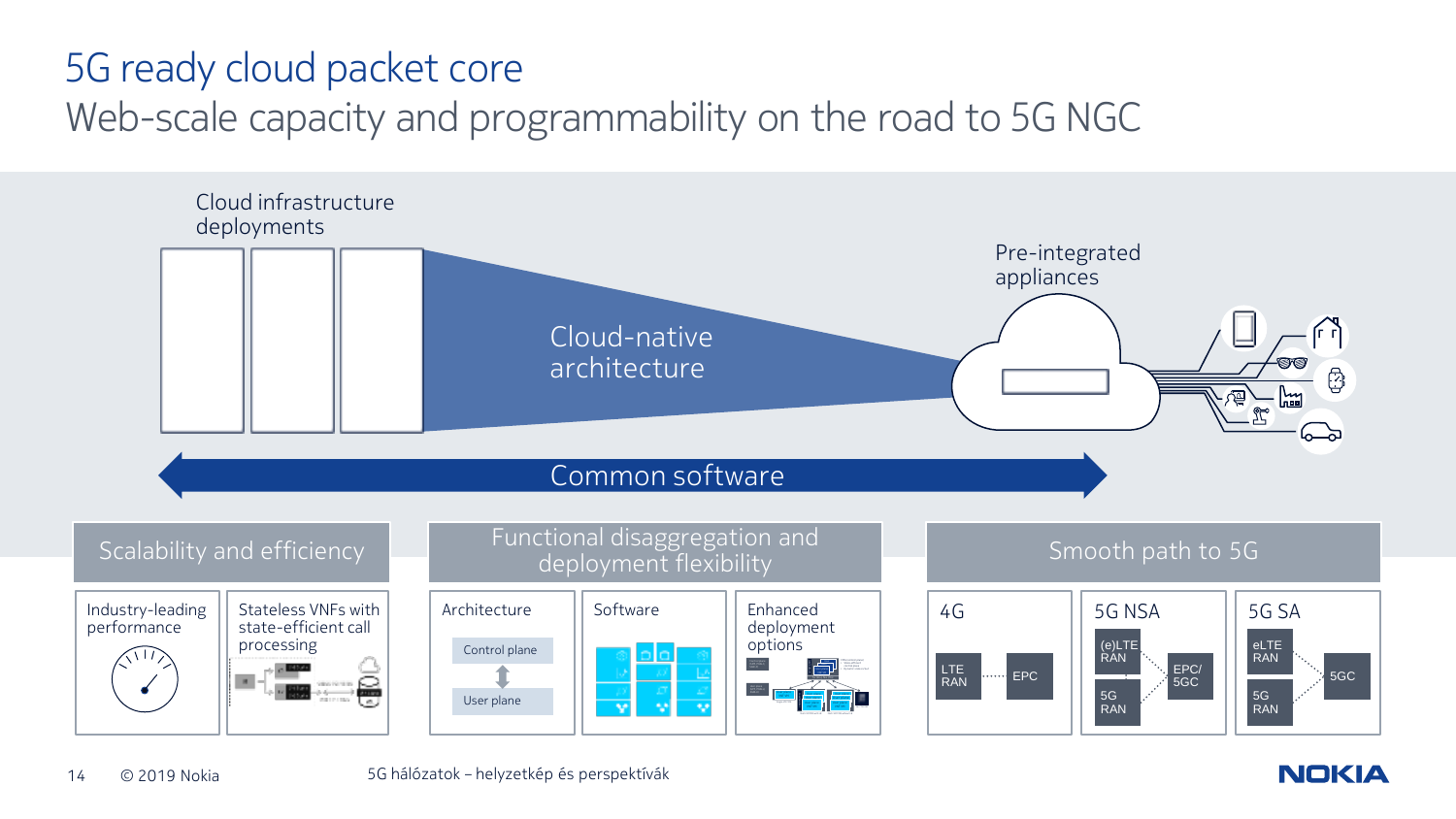Most economic way to deliver the highly diverse customer needs Fully automated network slicing across RAN, core and transport